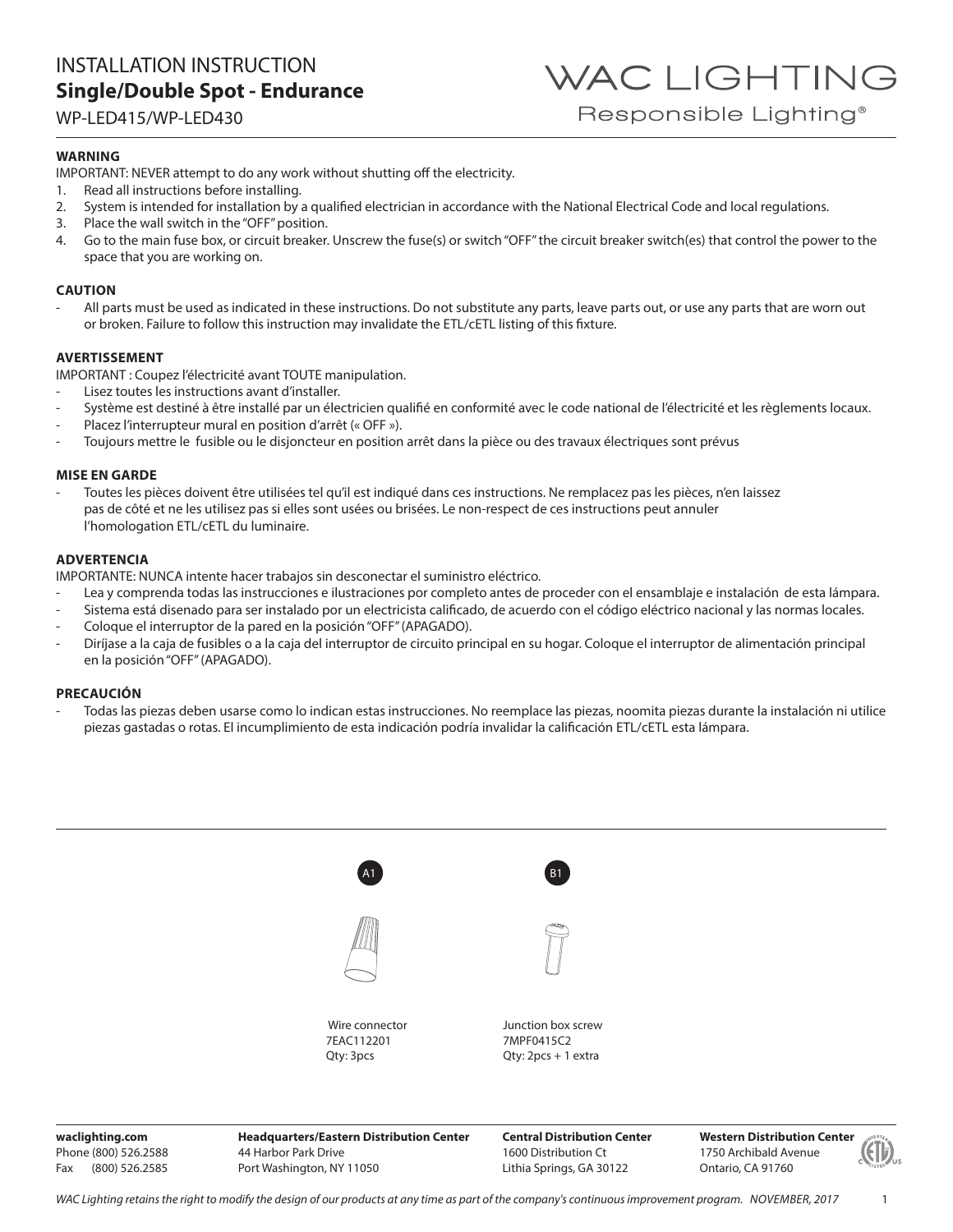## INSTALLATION INSTRUCTION **Single/Double Spot - Endurance**

WP-LED415/WP-LED430

### **INSTALLATION AND WIRING**

### **STEP 1:**

- Wrap locking nut with thread seal tape to act as a sealant.
- Mount fixture housing onto the canopy plate.
- Tighten locking nut to secure fixture position.

## WAC LIGHTING

Responsible Lighting<sup>®</sup>



### **STEP 2:**

• Connect the electrical wires as shown in **Fig.1**, making sure that all wire connectors (A1) are secured. If your outlet box has a green or bare copper ground wire, connect the fixture's ground wire to it. After wires are connected, tuck them carefully inside the junction box.

### **Wiring**



### **STEP 3:**

- Mount fixture housing onto the junction box with junction box screw (B1).
- Tighten all conduit caps with thread seal tape.

**waclighting.com** Phone (800) 526.2588 Fax (800) 526.2585 **Headquarters/Eastern Distribution Center** 44 Harbor Park Drive Port Washington, NY 11050

**Central Distribution Center** 1600 Distribution Ct Lithia Springs, GA 30122

**Western Distribution Center**  1750 Archibald Avenue Ontario, CA 91760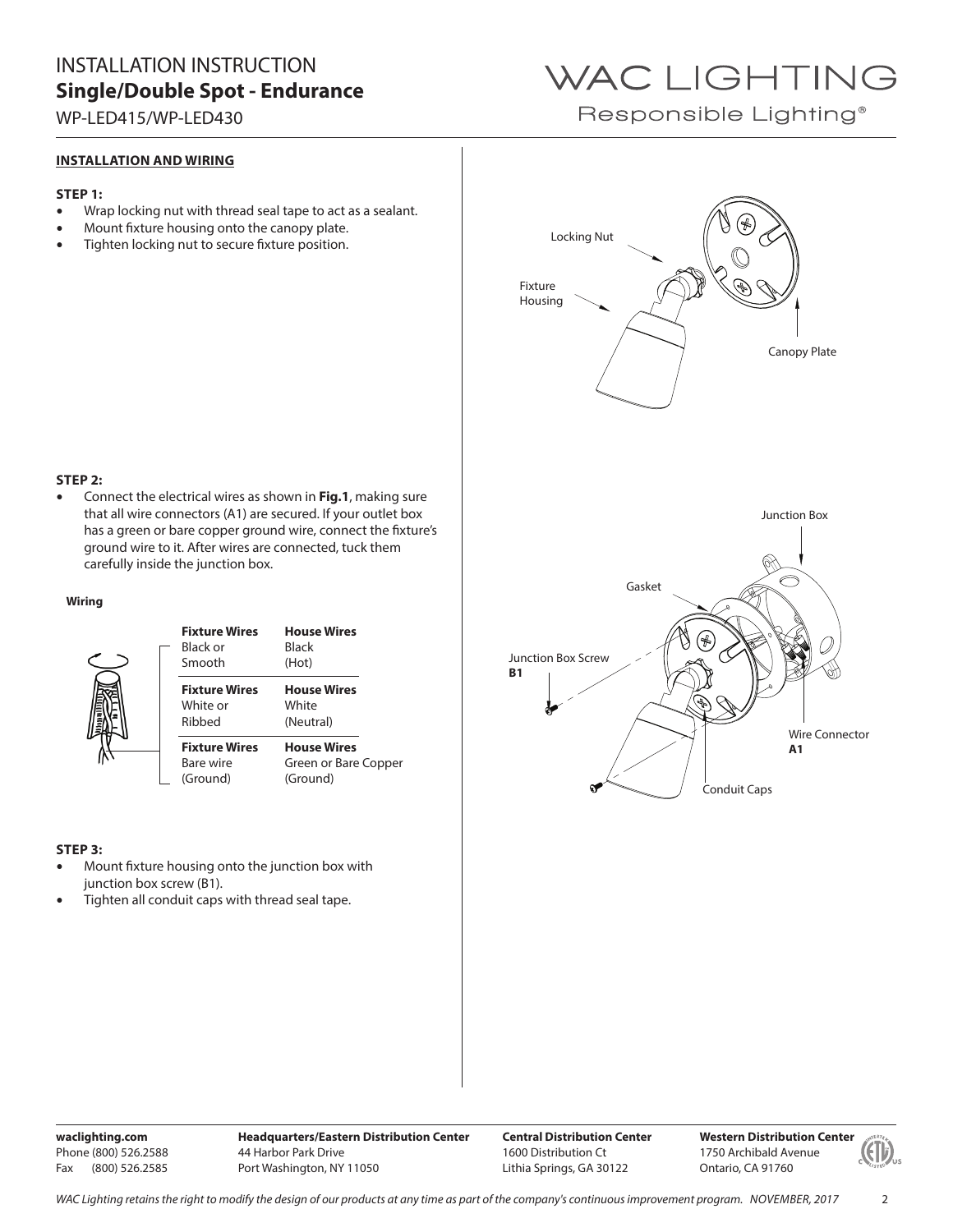## INSTALLATION INSTRUCTION **Single/Double Spot - Endurance**

WP-LED415/WP-LED430

# WAC LIGHTING

Responsible Lighting<sup>®</sup>

### **ADJUSTING THE LUMINAIRE:**

- **Vertical Adjustment:** Loosen locking screw, rotate fixture to desired angle (±90°), and tighten locking screw.
- **Rotation Adjustment:** Loosen locking nut, rotate fixture to desired angle (360°), and tighten locking nut. Locking Nut



### **ENDURANCE SPOT MODELS**



Single Spot WP-LED415



Double Spot WP-LED430

**waclighting.com** Phone (800) 526.2588 Fax (800) 526.2585

**Headquarters/Eastern Distribution Center** 44 Harbor Park Drive Port Washington, NY 11050

**Central Distribution Center** 1600 Distribution Ct Lithia Springs, GA 30122

**Western Distribution Center**  1750 Archibald Avenue Ontario, CA 91760